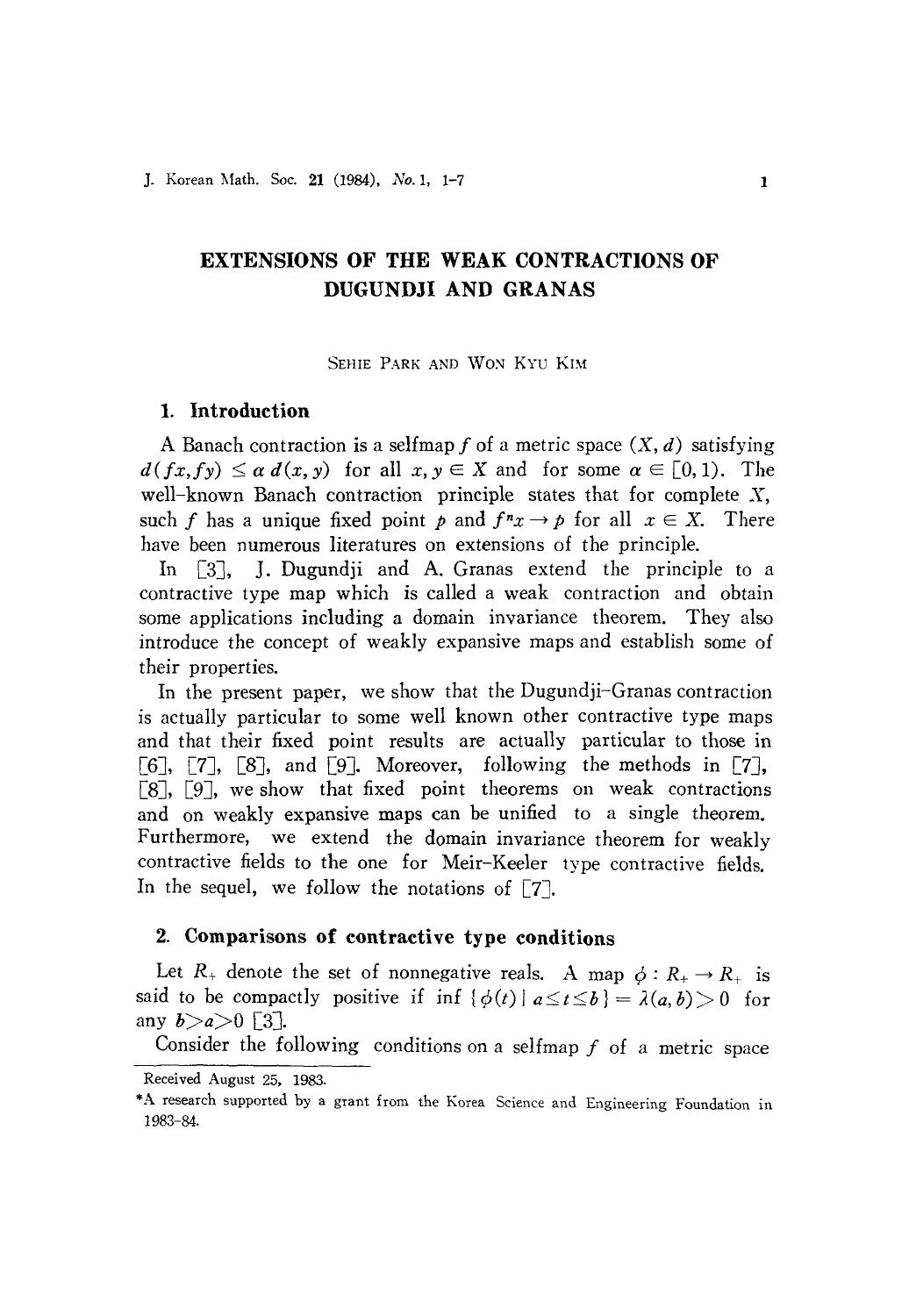$\alpha$  ,  $\alpha$  ,  $\beta$ 

 $\sim 10^{-10}$  km s  $^{-1}$  km

 $(X, d)$ :

 $\mathcal{A}(\mathbf{a})$  and  $\mathcal{A}(\mathbf{a})$  are  $\mathcal{A}(\mathbf{a})$  .

(Dd) There exists an increasing right continuous function  $\phi : R_+ \rightarrow$  $R_+$  such that  $\phi(t) < t$  for  $t > 0$  and, for any  $x, y \in X$ , we have

$$
d(fx, fy) \leq \phi(d(x, y)).
$$

(DG) There exists a compactly positive function  $\phi : R_+ \to R_+$  such that for any  $x, y \in X$ ,

$$
d(fx, fy) \leq d(x, y) - \phi(d(x, y)).
$$

(Cd) Given  $\varepsilon > 0$ , there exist  $\varepsilon_0 < \varepsilon$  and  $\delta_0 > 0$  such that for any *x,yEX,*

$$
\varepsilon \leq d(x,y) < \varepsilon + \delta_0 \quad \text{implies} \quad d(fx, fy) \leq \varepsilon_0.
$$

(Bd) Given  $\varepsilon > 0$ , there exists  $\delta = \delta(\varepsilon) > 0$  such that for any  $x, y \in X$ ,

 $\varepsilon \leq d(x,y) \leq \varepsilon + \delta$  implies  $d(fx, fy) \leq \varepsilon$ .

Note that the condition  $(Dd)$  is due to Browder  $[2]$ ,  $(DG)$  to Dugundji-Granas [3], (Cd) to Boyd-Wong [1] (also see Hegedüs-Szilagyi [4]), and (Bd) to Meir-Keeler [6].

The following is basic.

$$
LEMMA. (Dd) \Longrightarrow (DG) \Longrightarrow (Cd) \Longrightarrow (Bd).
$$

*Proof.* (Dd)  $\Longrightarrow$  (DG) is given as Proposition (3.2) by Dugundji-Granas [3]. (Cd)  $\implies$  (Bd) is given by Meir-Keeler [6]. It remains to show that  $(DG) \Longrightarrow (Cd)$ . In [3], it is shown that  $(DG)$  is equivalent to the following condition of Krasnoselskij [5J:

(1) There exists a map  $\alpha: R_{+} \rightarrow R_{+}$  satisfying sup { $\alpha(t)$  |  $a \le t \le b$  }  $\langle 1 \rangle$  for any  $b > a > 0$ , such that for any  $x, y \in X$ ,

$$
d(fx, fy) \leq \alpha(d(x, y)) \cdot d(x, y).
$$

On the other hand, in [4J, it is shown that (Cd) is equivalent to the following:

(2) There exists a map  $\alpha : R_+ \to [0, 1)$  such that for any  $\varepsilon > 0$  there exists a  $\delta > 0$  with  $\sup \{ \alpha(t) | \varepsilon \leq t < \varepsilon + \delta \} < 1$  and, for any  $x, y \in X$ ,

$$
d(fx, fy) \leq \alpha(d(x, y)) \cdot d(x, y).
$$

Then it is clear that  $(1) \implies (2)$ . This completes our proof.

2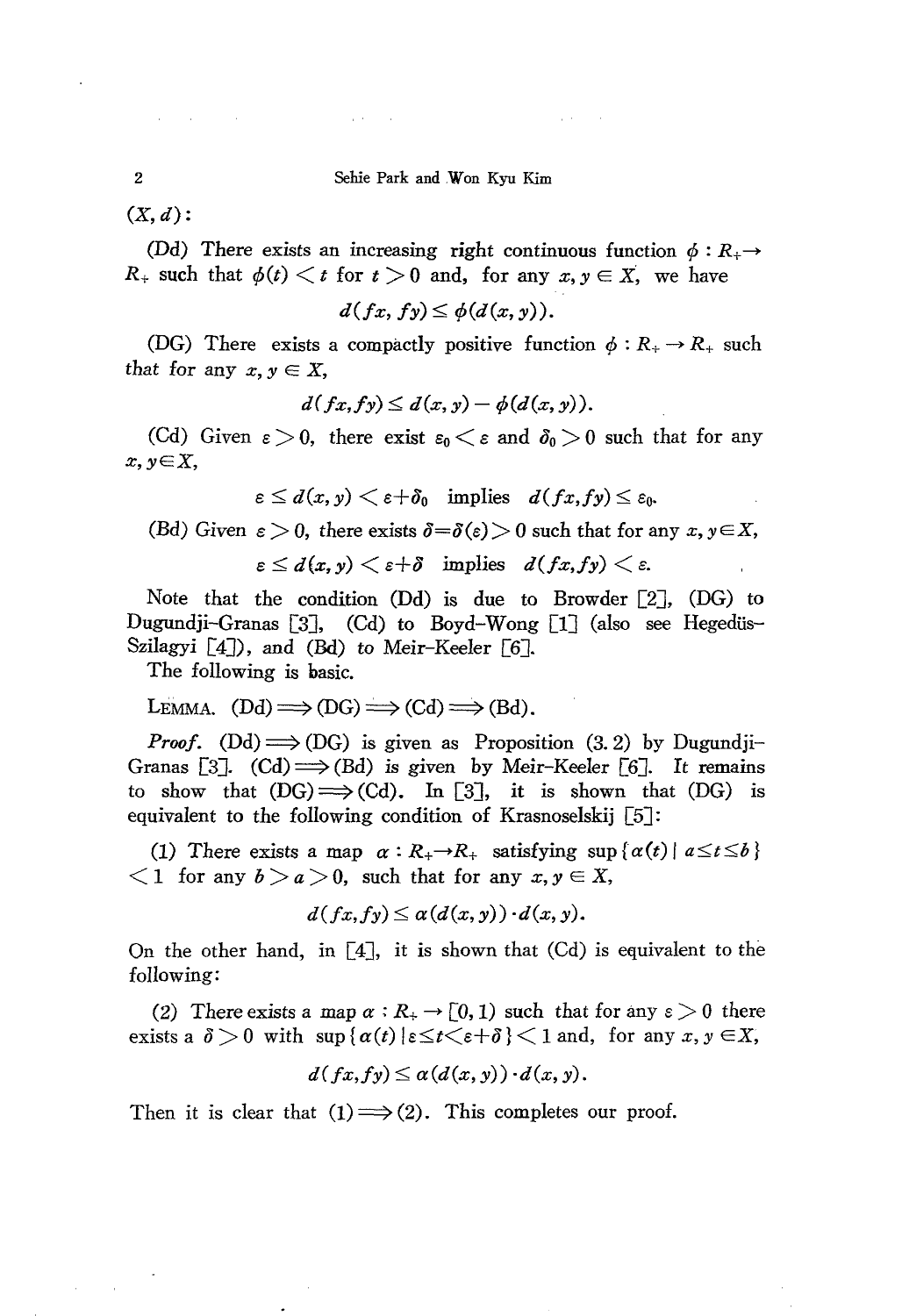REMARK. An example showing  $(Bd) \Longrightarrow (Cd)$  is given by Meir-Keeler [6J.

### 3. **Fixed point theorems**

Let f be a continuous selfmap of a metric space  $(X, d)$ ,  $C_f = \{g : X$  $\rightarrow X \mid fg = gf, gX \subset fX$ . For  $x_0 \in X$  the sequence  $\{fx_n\}_{n=1}^{\infty}$  is called the f-iteration of  $x_0$  under g, as defined by  $fx_n = gx_{n-1}$ ,  $n=0, 1, 2, ...$ , with the understanding that, if  $fx_n = fx_{n+1}$  for some *n*, then  $fx_{n+j} = fx_n$ for each  $j \ge 0$ . The set  $\{fx_n\}_{n=1}^{\infty}$  will be denoted by  $O(x_0)$ . A point  $x_0 \in X$  is said to be regular if diam  $O(x_0) < \infty$ .

The following is a consequence of Theorem  $2(C\delta)'$  in [7].

THEOREM 3. 1. *Let f be a continuous selfmap of a complete metric space*  $(X, d)$  *and*  $g \in C_f$  *continuous. Suppose that* X *contains a regular point and that*

 $($  *C* $\delta$  $)'$  *for any*  $\epsilon$   $>$  0, *there exist*  $\epsilon$ <sub>0</sub>  $<$   $\epsilon$  *and*  $\delta$ <sub>0</sub>  $>$  0 *such that for any regular points*  $x, y \in X$ ,

 $\varepsilon \leq \text{diam } (O(x) \cup O(y)) \leq \varepsilon + \delta_0$  *implies*  $d(gx, gy) \leq \varepsilon_0$ .

*Then f and g have a unique common fixed point p in* X, *and, for any regular*  $x_0 \in X$ , any *f-iteration* of  $x_0$  *under* g *converges to some*  $\xi \in X$  $satisfying f\xi = p.$ 

THEOREM 3.2.  $[9,$  Theorem  $4$ ] *Let*  $f$  *be a continuous selfmap of a complete metric space*  $(X, d)$ ,  $g \in C_f$  *continuous* and  $f, g$  *satisfying the following condition:*

(Bk)' For each  $\varepsilon > 0$  there exists a  $\delta > 0$  such that  $\varepsilon \leq \max \{d(fx,$  $f(y)$ ,  $d(fx, gx)$ ,  $d(fy, gy)$ ,  $\left[ d(fx, gy) + d(fy, gx) \right]$  $\left| 2 \right| < \varepsilon + \delta$  *implies*  $d(gx, gy) \leq \varepsilon$ .

*Then f and g have* a *unique common fixed point p in* X, *and, for any*  $x_0 \in X$ , any f-iteration of  $x_0$  under g converges to some  $\xi \in X$  satisfying  $f\xi = p$ .

If  $f=1_x$ , the condition (Bk)' will be denoted by (Bk) [10]. Now, from Theorem 3. 2, we have

THEOREM 3. 3. [8, Theorem 2. 4J *Let f be a continuous selfmap of a complete metric space* X, and  $g \in C_f$ , *satisfying*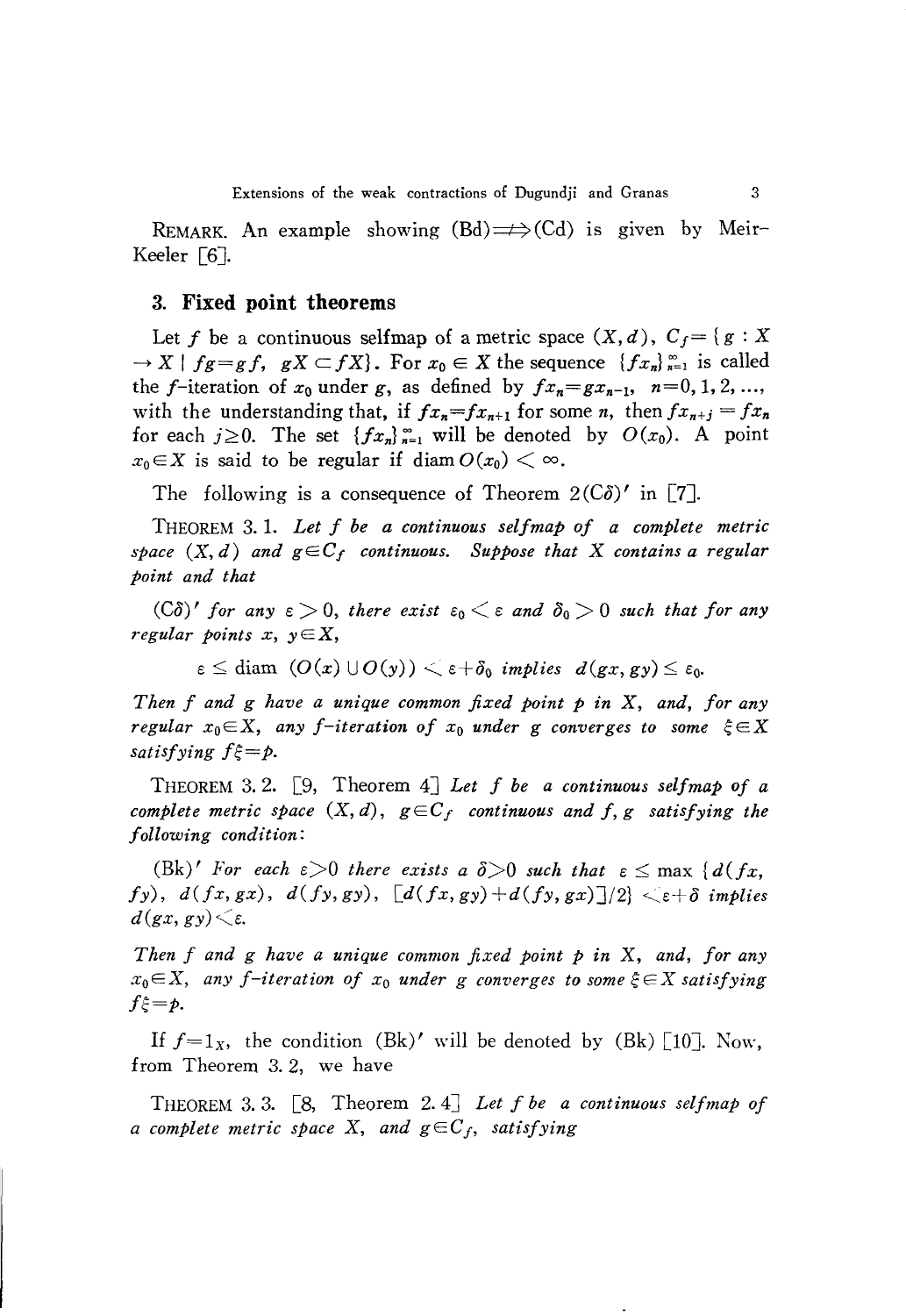#### 4 Sehie Park and Won Kyu Kim

(Bd)' for each 
$$
\varepsilon > 0
$$
 there exists a  $\delta > 0$  such that, for all  $x, y \in X$ ,  
 $\varepsilon \leq d(fx, fy) < \varepsilon + \delta$  implies  $d(gx, gy) < \varepsilon$ .

*Then f and* g *have a unique common fixed point p in* X, *and, for any*  $x_0 \in X$ , any *f*-iteration of  $x_0$  under g converges to some  $\xi \in X$  satisfying  $f_{\zeta} = p$ .

Now consider the following condition on f and  $g$ :

(DG)' There exists a compactly positive function  $\phi : R_+ \to R_+$  such that for any  $x, y \in X$ ,  $d(gx, gy) \leq d(fx, fy) - \phi(d(fx, fy)).$ 

Imitating  $(DG) \Longrightarrow (Bd) \Longrightarrow (Bk)$  and  $(DG) \Longrightarrow (Cd) \Longrightarrow (C\delta)$  as in Section 2 and in [4], [10], we have  $(DG)' \implies (Bk)'$  and  $(DG)'$  $\Longrightarrow$   $(C\delta)'$ .

Therefore, from Theorems 3.1 and 3.3 we obtain the following

THEOREM 3. 4. *Let f be a continuous selfmap of a complete metric space*  $X$  *and*  $g \in C_f$  *satisfying the condition*  $(DG)'$ . *Then*  $f$  *and*  $g$  *have a unique common fixed point*  $p$  *in*  $X$ , *and*, *for any*  $x_0 \in X$ , *any*  $f$ *iteration* of  $x_0$  *under* g *converges to some*  $\xi \in X$  *satisfying*  $f\xi = p$ .

Theorem 3. 4 unifies the main fixed point results on weak contractions and on weak expansions in [3]. In fact, by putting  $f=1_x$ , we obtain

COROLLARY 1  $\lceil 3, \text{ Theorem (1.4)} \rceil$  *Let*  $(X, d)$  *be complete and*  $g$ :  $X \rightarrow X$  *a* weak contraction, that is, g satisfies (DG). Then g has a fixed *point*  $p$ *, and*  $g^n x \rightarrow p$  *for each*  $x \in X$ .

By putting  $g=1_x$  in Theorem 3.4, we have

COROLLARY 2  $\lceil 3 \rceil$ , Remark in Section  $\lceil 5 \rceil$  *Let*  $(X, d)$  *be complete and*  $f: X \rightarrow X$  *be a surjective weak expansion, that is, there exists a compactly positive* function  $\phi: R_+ \to R_+$  such that for any  $x, y \in X$ ,

$$
d(fx, fy) \geq d(x, y) + \phi(d(fx, fy)).
$$

*Then f has a fixed point p*, *and*,  $f^n x \rightarrow p$  *for each*  $x \in X$ .

## **4. Domain invariance for the Meir-Keeler type contractive fields**

Let *E* be a Banach space and  $U \subset E$  open. Given  $F : U \to E$ , the map  $f: U \rightarrow E$  given by  $fx = x - Fx$  is called the field (of displacements) associated with F.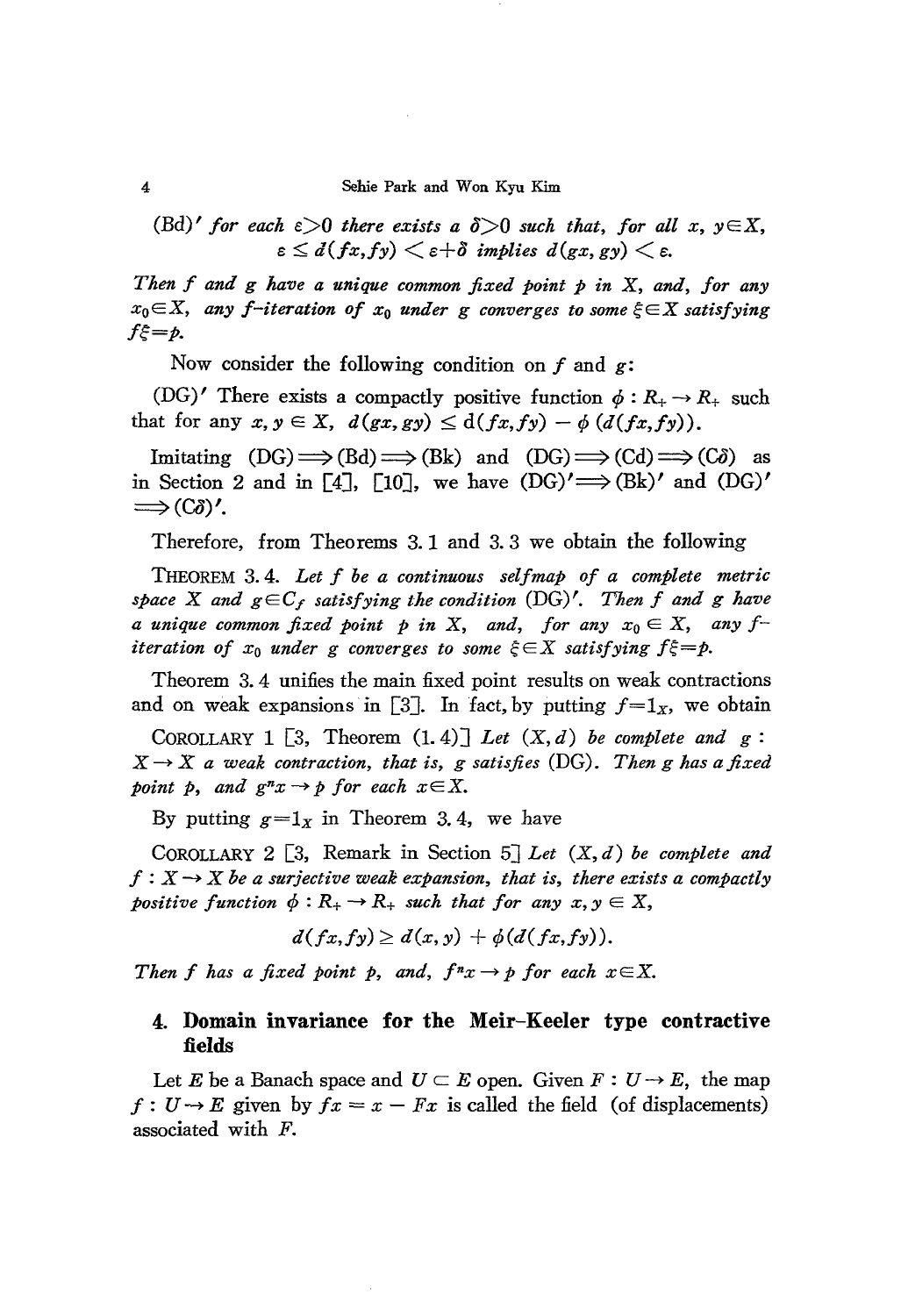LEMMA. Let  $F: E \rightarrow E$  be a selfmap of a metric space  $(E, d)$  satisfying (Bd). For any  $r > 0$ , if  $d(x, Fx) \leq \delta(r)$  for some  $x \in E$ , then F maps  $B(x, r+\delta(r))$  *into itself.* 

*Proof.* Suppose  $y \in B(x, r+\delta(r))$ . If  $d(x, y) \leq r$ , then  $d(Fx, Fy)$  $\langle r, \text{ since } F \text{ is contractive. If } r \le d(x, y) \langle r + \delta(r), \text{ then } d(Fx, y)$  $F(y) < r$ , since *F* satisfies (Bd). Therefore, in any case,

$$
d(x, Fy) \leq d(x, Fx) + d(Fx, Fy) < \delta(r) + r.
$$

REMARK. Actually F maps  $\overline{B}(x, r+\delta(r))$  into itself since F is continuous.

THEOREM 4.1. Let *E* be a Banach space,  $U \subseteq E$  open,  $F: U \rightarrow E$ *satisfy* (Bd), and  $f: U \rightarrow E$  *its* associated field. Then

- (a)  $f: U \rightarrow E$  *is an open map, and*
- (b)  $f: U \rightarrow fU$  *is a homeomorphism.*

*Proof.* (a) For each  $x \in U$  and a ball  $B(x, r) \subset U$ , we show that there is a ball  $B(fx, \rho) \subset f(B(x, r))$ . Suppose  $0 \leq r' \leq r$ . Then there exists  $\delta(r') > 0$  satisfying (Bd) with respect to *F*. exists  $\delta(r') > 0$  satisfying (Bd) with respect to F.

Case (i)  $r' + \delta(r') < r$ : Choose any  $x_0 \in B(fx, \delta(r'))$ . Define  $G : \overline{B}$  $(x, r') \rightarrow E$  by  $Gy=x_0+Fy$ . Then G also satisfies (Bd). Since

$$
||Gx-x||=||x_0+Fx-x||=||x_0-fx||<\delta(r')
$$

by Lemma, G maps  $\overline{B}(x, r' + \delta(r'))$  into itself. Therefore, G has a unique fixed point  $y_0$  in  $\overline{B}(x, r' + \delta(r'))$ . Since  $y_0 = Gy_0 = x_0 + Fy_0$ , we have  $f_{y_0}=x_0$ . Since  $x_0$  is arbitrary in  $B(fx, \delta(r'))$ , we have

$$
B(fx,\delta(r'))\subset f(\overline{B}(x,r'+\delta(r'))\subset f(B(x,r)).
$$

Therefore  $f$  is open.

Case (ii)  $r \leq r' + \delta(r')$ : Let  $\delta = (r - r')/2 > 0$ . If  $r' \leq ||x - y|| < r' + \delta$ , then  $||Fx-Fy|| < r'$ . As in the Case (i), we choose  $x_0 \in B(fx, \delta)$  and define  $G : \overline{B}(x, r') \to E$  by  $Gy = x_0 + Fy$ . Then G satisfies (Bd) and

$$
||Gx - x|| = ||x_0 + Fx - x|| = ||x_0 - fx|| < \delta.
$$

Hence, by Lemma, G maps  $\bar{B}(x, r'+\delta)$  into itself. Therefore, we have

$$
B(fx,\delta) \subset f(\overline{B}(x,r'+\delta)) \subset f(B(x,r)),
$$

and  $f$  is open.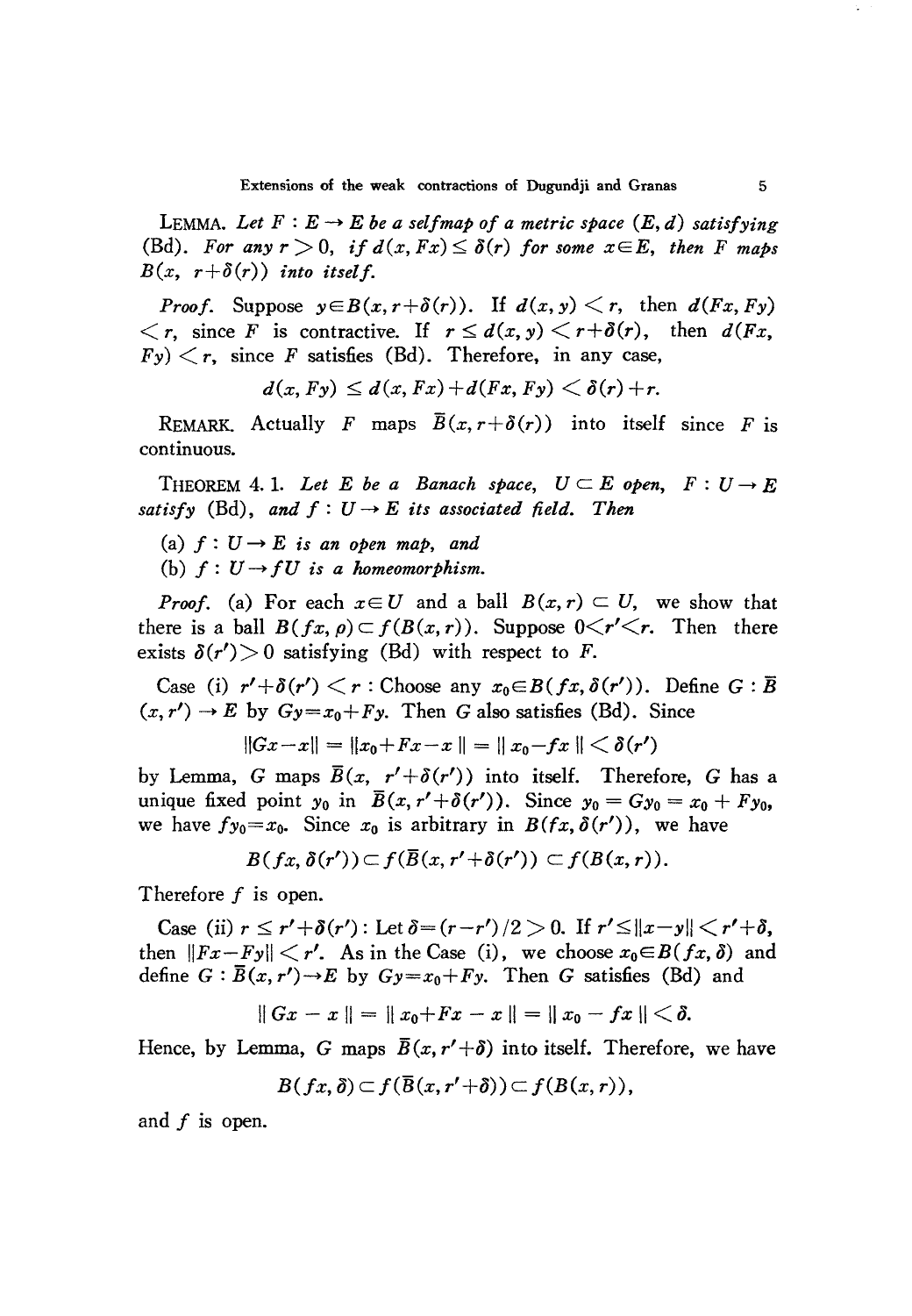## 6 Sehie Park and Won Kyu Kim

(b) Let  $fx = fy$ . Then  $x - Fx = y - Fy$  implies  $x - y = Fx - Fy$ . Since *F* is contractive, we should have  $x = y$ . Therefore *f* is injective. Since *f* is a continuous open bijection between *U* and *fU, f* is a homeomorphism.

REMARK. Note that Dugundji and Granas [3, Theorem 2.1J obtained Theorem 4.1 with respect to the condition (DG) instead of (Bd).

Using the above theorem, we can obtain some corollaries corresponding to results of Dugundji-Granas [3].

COROLLARY 1. Let *E* be a Banach space and  $F: E \to E$  satisfy (Bd). *Then the associated field f is a homeomorphism of E onto itself.*

COROLLARY 2. Let X be any space, E a Banach space and  $f: X \rightarrow E$ *an* embedding of X onto an open set  $U \subseteq E$ . Let  $g: X \rightarrow E$  be a map *such that*  $g \circ f^{-1}: U \to E$  *satisfies* (Bd). Then  $x \to fx - gx$  *is also an open embedding of* X *into E.*

COROLLARY 3. [3, Proposition 2. 4] Let E be a Banach space,  $U \subset E$ *open,* and  $f: U \to E$  a  $C^1$ -map. If its derivative  $Df(x_0): E \to E$  is *an isomorphism, then f maps a neighborhood of Xo homeomorphically onto a neighborhood of*  $fx_0$ .

Let  $(E, d)$  be a metric space. By imitating the definition of a contractive type map, we define the following expansive type map.

DEFINITION. Let  $(E, d)$  be a complete metric space. A map  $f : E \rightarrow$ E is called a (Bd)-type expansive map if for any  $\varepsilon > 0$ , there exists  $\delta(\epsilon) > 0$  such that

 $\epsilon \leq d(fx, fy) \leq \epsilon + \delta(\epsilon)$  implies  $d(x, y) \leq \epsilon$ .

Of course, such a map need not be continuous. If  $f$  is a surjective (Bd)-type expansive map, then  $f^{-1}$  is well defined and satisfies (Bd). Therefore we obtain a result by using Theorem 4. l.

THEOREM 4. 2. Let *E* be a Banach space and  $F: E \rightarrow E$  a  $(Bd)$ -type *expansive surjective map. Then the associated field f is a bijective open map.*